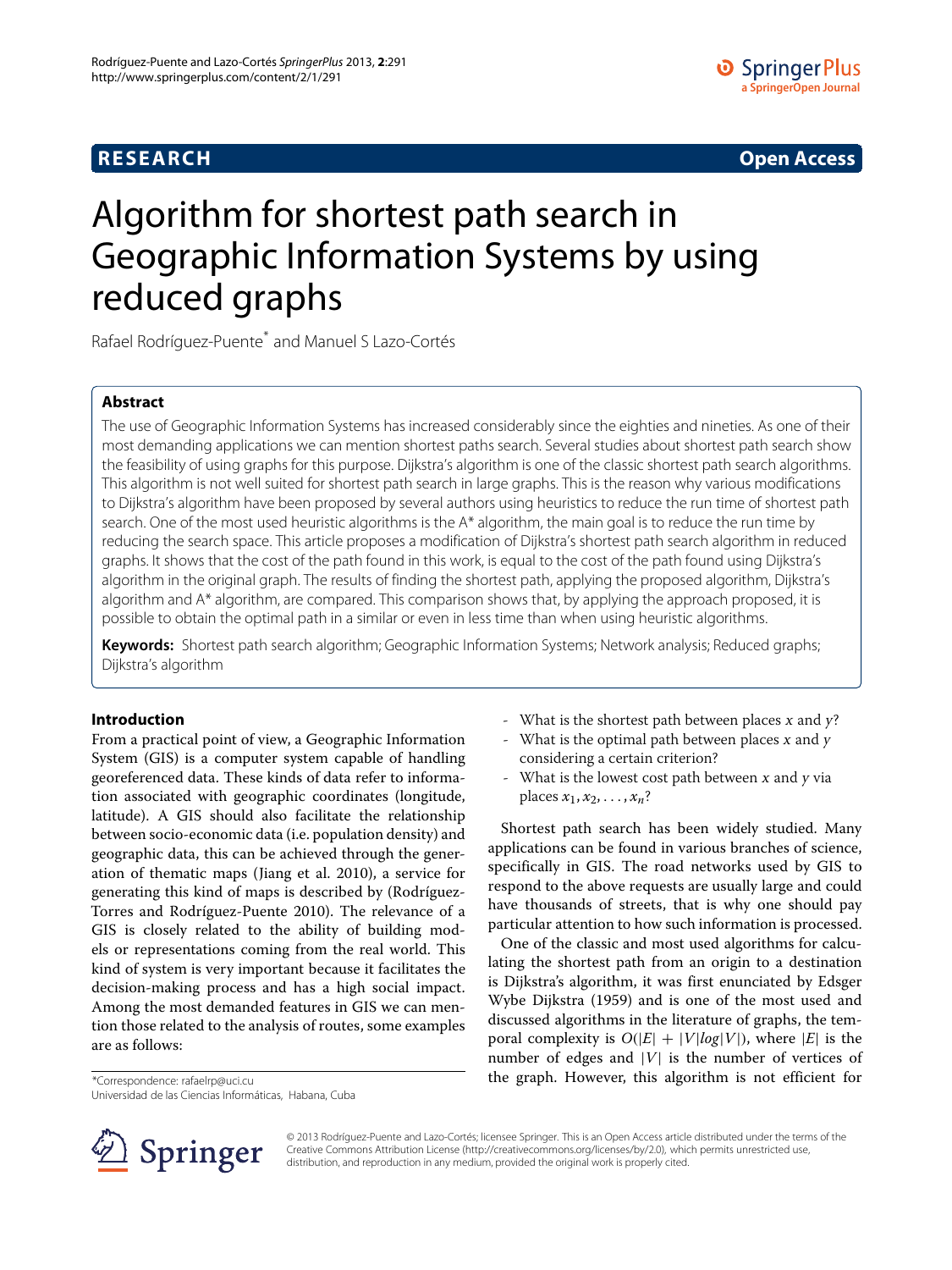searching shortest path in large graphs (Fuhao and Jiping [2009\)](#page-12-3).

Various modifications to Dijkstra's algorithm have been proposed by several authors. Some of these algorithms use heuristics to reduce the run time of shortest path search and we can classify them as follows:

- 1. Without data preprocessing, i.e.:
	- A\* (A-star) algorithm (Hart et al. [1968\)](#page-12-4). Improved Live long planing A\* (Huang et al. [2007\)](#page-12-5).
	- Bidirectional search (Pohl [1969\)](#page-12-6).
	- In (Nazari et al. [2008\)](#page-12-7) an approach based on restrictions on the search space is proposed.
- 2. With data preprocessing, i.e.:
	- Reach-Based Pruning (Gutman [2004\)](#page-12-8).
	- Landmark-A\* (Goldberg and Harrelson [2005;](#page-12-9) Goldberg and Werneck [2005\)](#page-12-10).
	- Highway Hierarchies (Geisberger et al. [2008;](#page-12-11) Jagadeesh and Srikanthan [2008;](#page-12-12) Sanders and Schultes [2005;](#page-12-13) Song and Wang [2011;](#page-12-14) Wang et al. [2006\)](#page-12-15).
	- Edge flags (Koehler et al. [2005;](#page-12-16) Möhring et al. [2006\)](#page-12-17).
	- Geometric containers (Wagner and Willhalm [2007\)](#page-12-18).
	- Precomputed Cluster Distances (PCD) (Maue et al. [2010\)](#page-12-19).

Delling et al. [\(2009\)](#page-11-0) show an overview of routing algorithms; all approaches show important advances in shortest path search and make possible a low response time in large graphs using heuristics.

One of the most used heuristic algorithms is the A\* algorithm, the main goal is to reduce the run time by reducing the search space analyzing only the vertices that have better possibilities to appear in the shortest path. The results obtained by this algorithm depend on the heuristic function used to determine the order in which vertices are visited. If the selected heuristic is optimal the computational complexity is reduced to  $O(n)$ . That is why the A\* algorithm is widely used for shortest path search.

One approach studied for shortest path search on large graphs is related to the use of some properties of the road networks, mainly to reduce the search space of the shortest path.

In the following paragraphs we will be referring to some relevant researches:

- Gutman proposes an approach (Gutman [2004\)](#page-12-8) in which he defines a formal attribute of vertex called reach, in order to measure vertex relevance. The

reach attribute is precalculated using the graph to reduce the run time of shortest path search.

- A relevant approach that uses a property of a road network is related to the hierarchy present in this kind of network. Many strategies use this approach, for example, Sanders and Schultes propose algorithms for constructing and querying highway hierarchies achieving a small run time and show the feasibility of this approach (Sanders and Schultes [2005\)](#page-12-13).
- Bast et al. define an approach based on relevant nodes (transit nodes) for long-distance travel (Bast et al. [2007\)](#page-11-1). It consists of making precalculations of shortest path between all pairs of transit nodes and from each potential source or destination to its access transit nodes. This approach needs an effective notion of "far away" and the optimal results are guaranteed depending on the local filter selected.
- Gonzalez et al. use the hierarchy of roads for partitioning the network into areas and make precalculations of shortest path in these areas (Gonzalez et al. [2007\)](#page-12-20). This approach uses the fact that some roads are more traveled than others and drivers usually use the largest roads.
- Geisberger et al. propose an approach that uses only edges that are related with "important" nodes (Geisberger et al. [2008\)](#page-12-11). Pfoser et al. present a shortest path algorithm that imitates human driving behavior by exploiting road network hierarchies (Pfoser et al. [2009\)](#page-12-21).

As an important characteristic of the approaches described above, it may be determined that they are based on the idea that for calculation of large paths (in large networks), only high levels roads (highways, roads more traversed, etc.) of the hierarchical road network are needed. This consideration can reduce the run time of shortest path search algorithms, but can not guarantee to return the optimal path.

Various commercial systems use heuristic algorithms with the aim of reducing the run time (Bast et al. [2007\)](#page-11-1). Various authors have defined heuristics for achieving this goal (Fei et al. [2010;](#page-12-22) Liu and Yang [2009;](#page-12-23) Nazari et al. [2008;](#page-12-7) Sun et al. [2008;](#page-12-24) Xu [2005\)](#page-12-25). Fu et al. show a review of this kind of algorithms for shortest path search in transportation applications (Fu et al. [2006\)](#page-12-26).

Heuristic algorithms are relevant for shortest path search in large graphs, even when an error is introduced, acceptable in most of the situations, but they do not guarantee to obtain the optimal path in all cases.

On the other hand, there are algorithms for reducing a graph (Liu et al. [2010;](#page-12-27) Lu and Liu [2007;](#page-12-28) Sadiq and Orlowska [2000\)](#page-12-29). With the application of any algorithm on the reduced graph, obviously, a lower response time is achieved. However, in this case, reduction of data brings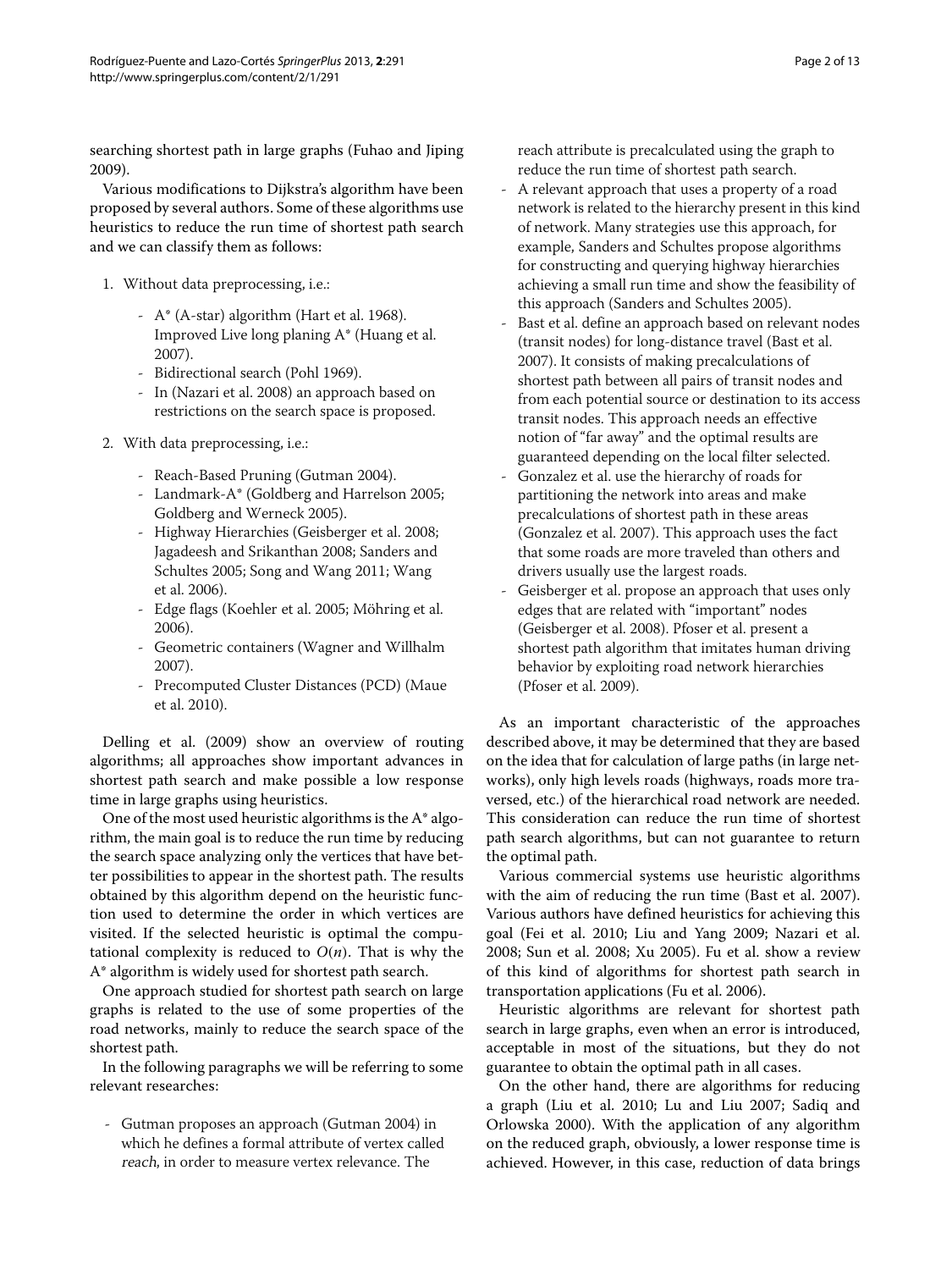loss of information. Thus, obtaining a path that is the optimal in the original graph can not be guaranteed.

Rodríguez-Puente proposes a graph reduction algorithm without loss of information (Rodríguez-Puente [2010\)](#page-12-30). It specifies a mechanism to obtain the original graph from which the reduced graph was obtained. This algorithm can be applied naturally to a GIS because a map is usually divided into: zip code, states, regions, etc. This fragmentation of the map contribute to create a partition according to the algorithm requirements. This algorithm has a computational complexity  $O(n^4)$ , which is a high cost for a response in real-time environment. However, in the proposed approach we make a graph reduction for each graph, only once, and the execution of the reduction algorithm is done only for data preprocessing. Highlighting that it does not affect the run time of shortest path search.

This article presents a modification of Dijkstra's shortest path search algorithm. It shows that it is possible to obtain the lowest cost path in all cases in a time similar to A\* algorithm. Thus, the application of this algorithm in GIS can make improvements in services provided by this kind of systems. The use of the proposed algorithm integrated with the mentioned reduction algorithm will ensure efficiency in shortest path search, while maintaining accuracy.

The paper is organized as follows: first, a brief description of the graph reduction algorithm is provided. Second, the algorithm for finding shortest paths in reduced graphs is presented. Then, correctness of the algorithm is proved. Finally, some experimental results and conclusions are discussed.

# **Graph reduction**

In order to achieve a better understanding of the proposal, certain definitions and notations related with graph theory must be introduced. Then, the selected graph reduction algorithm, used in the proposed approach, is presented.

# **Definitions and notations**

Relevant definitions and notations related to the proposed approach are as follows:

**Definition 1.** A graph is a pair  $G = (V, E)$ , where:

- <sup>V</sup> is a set of vertices.
- <sup>E</sup> is a set of edges. An edge is an unordered pair of vertices  $(v_i, v_j)$  such that  $v_i, v_j \in V$ .

**Definition 2.** A weighted graph is defined as a structure  $G = (V, E, f_c)$ , where:

- <sup>V</sup> is a set of vertices.
- <sup>E</sup> is a set of edges.

- The function  $f_c : E \to \mathbb{R}^+$  assigns to each edge a positive real value called cost.

<span id="page-2-0"></span>**Definition 3.** A graph rewrite rule  $R = (G_i, G_i, \psi_{in}, \psi_{out})$ over a graph  $G = (V, E, f_c)$  consists of:

- a graph  $G_i = (\{v_i\}, \phi)$ , where  $v_i \in V$ .
- a graph  $G_i = (V_i, E_j)$ .
- two sets of embedding information ψ*in*, ψ*out* of the form  $\{ (v_m, c_1, c_2, v_n) \}$ , where: *c*<sub>1</sub>, *c*<sub>2</sub> ∈  $\mathbb{R}^+$ , *v<sub>m</sub>* ∈ *V<sub>j</sub>*, *v<sub>n</sub>* ∈ {*V* − *V<sub>j</sub>*}; in the case of  $\psi_{in}$ ,  $\exists (v_n, v_i) \in E$ , such that  $f_c(v_n, v_i) = c_1$ . After applying the rewrite rule, a new graph  $H = (V_1, E_1, f_{c1})$  is obtained and it holds that  $\exists (v_n, v_m) \in E_1$ , such that  $f_{c1}(v_n, v_m) = c_2$ . Analogously to  $\psi_{in}$ , we define  $\psi_{out}$ , with edges orientation as the only difference.
- $V_1 = \{V \{v_i\}\} \cup V_j.$  $E_1 = E - E_t \cup E_i \cup E_k$ ,  $(v_{t1}, v_{t2}) \in E_t$  if and only if  $(v_{t1} = v_i \text{ and } v_{t2} \in V) \text{ or } (V_{t1} \in V \text{ and } v_{t2} = v_i).$  $(v_m, v_n) \in E_k$  if and only if  $(v_m, c_1, c_2) \in (\psi_{in} \cup \psi_{out}),$  $c_1, c_2 \in \mathbb{R}^+, f_{c1} : E \to \mathbb{R}^+,$

$$
f_{c1}(u, v) = \begin{cases} f_c(u, v) & \text{if } (u, v) \in \text{Landu}, v \neq v_i \\ f_{cj}(u, v) & \text{if } (u, v) \in E_j \\ c_2 & \text{if } \exists (u, c_1, c_2, v) \in (\psi_{in} \cup \psi_{out}) \end{cases}
$$

A graph rewrite rule also can be defined over an undirected graph, in this case, the sets  $\psi_{in}$  and  $\psi_{out}$  must be represented as an only set called  $\psi$ .

The set of edges that join vertex  $v_i$  with the vertices of the graph  $G - G_i$  are called pre-embedding edges. After applying a rewrite rule, the edges that join a vertex of the graph  $G_i$  with a vertex of the graph  $G - G_i$  are called post-embedding edges. The function ψ*in* transforms the set of pre-embedding edges that are incident in a vertex  $v_i$  in post-embedding edges that are incident in one or more vertices  $v_j \in V_j$ . Similarly, the function  $\psi_{out}$  transforms pre-embedding outgoing edges from a vertex *vi* in one or more post-embedding outgoing edges from several vertices  $v_i \in V_i$ .

<span id="page-2-1"></span>**Definition 4.** A reduced graph is a tuple  $G_r$  =  $(V_r, E_r, f, R)$ , where:

- *Vr* is a set of vertices.
- *Er* is a set of edges.
- $f: V_r \times V_r \times V_r \to (\mathbb{R}^+ \bigcup \{0, \infty\})$ , is a function that for each  $(v_i, v_j, v_k)$  returns the cost of going from  $v_i$  to  $v_k$  through  $v_i$ , with  $v_k$  adjacent to  $v_i$  and  $v_j$  adjacent to  $v_i$ . Function  $f$  is obviously also defined for the cases where  $v_i = v_j$  and/or  $v_j = v_k$ . In the trivial case,  $f(\nu, \nu, \nu) = 0.$
- R is a set of rewrite rules over  $(V_r, E_r, f_c)$ , where  $f_c$  is defined as  $f_c(v, w) = f(v, v, w)$ .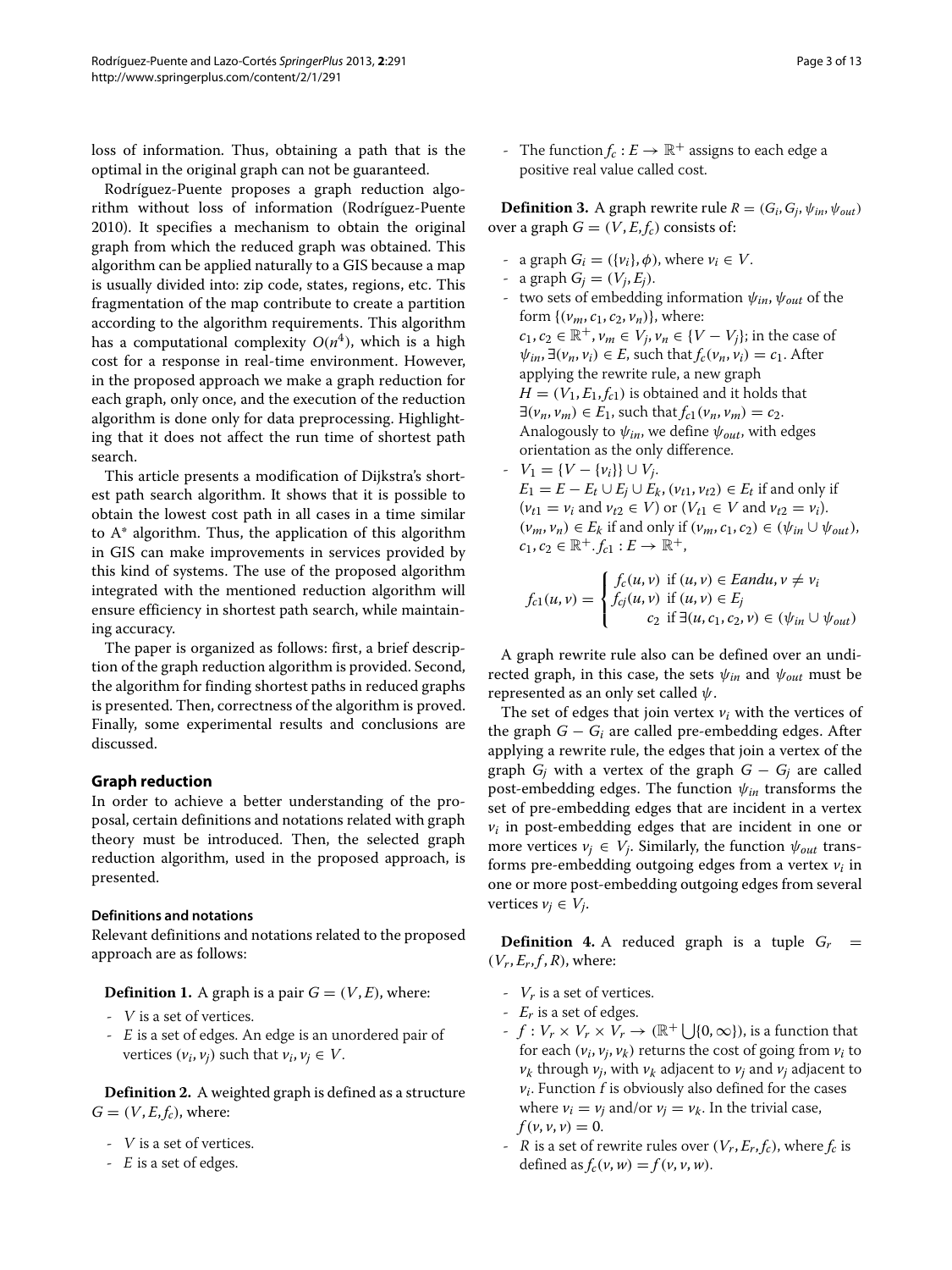This definition is particularly important when it is associated with another graph, i.e., when a graph is reduced from another graph. We can state that a graph  $G_r =$  $(V_r, E_r, f, R)$  is reduced from a graph  $G = (V, E, f_c)$ , when applying the set of rewrite rules *R* to the graph *Gr*, the graph *G* is obtained.

In the case of function *f*, for all 3-tuple of vertices  $v_i, v_j, v_k \in V_r$  it holds that  $f(v_i, v_j, v_k) = f_c(v_i, v_j) + f_c(v_j, v_k)$ . Notice that  $f(v_i, v_i, v_j) = f_c(v_i, v_j)$ . If  $v_i$  and  $v_j$  are not adjacent, the image of both functions would be infinite. This is the way in which we specify that two vertices are not adjacent.

### **Graph reduction algorithm**

The reduction algorithm enunciated in (Rodríguez-Puente [2010\)](#page-12-30) has as a key characteristic that it guarantees no loss of information through the incorporation of rewrite rules. However, an improved version is presented here, since it is necessary to differentiate between what are defined as internal and external vertices below.

This algorithm has two variables as input: a reduced graph  $G = (V, E, f, R)$  and a partition over the set of vertices of the graph. On the other hand, the algorithm has as output, a reduced graph.

In first place, it is necessary to refine partition *P* in order to achieve an optimal path having the same cost of the optimal path obtained by Dijkstra's algorithm in the original graph; to do this, we introduce the following definition:

**Definition 5.** Let a graph  $G = (V, E)$  and a partition *P* on *V*, a vertex *v<sub>i</sub>* ∈ *V* is internal if  $∀v_i ∈ V$ , such that *v<sub>i</sub>* and  $v_i$  are adjacent, it holds that  $v_i$  and  $v_j$  are in the same class of *P*; i.e.  $[v_i] = [v_i]$  otherwise  $v_i$  is external.

For refining *P*, we use the following strategy:

- Two vertices  $v_i$  and  $v_j$  are in the same class of refined partition if, and only if:
	- $v_i$  and  $v_i$  are in the same class in the original partition <sup>P</sup>.
	- *vi* and *vj* are internal vertices.
- For each external vertex a new equivalence class is created as a singleton containing only this vertex.

In Figure [1,](#page-3-0) we show an example of how to refine a partition using definitions of internal and external vertex.

Next, we create a new vertex  $w_i$  for each  $A_i \in P$ ,  $|A_i|$  >  $1, i = 1...$ *s.*  $V' = w_i$  is a set of reduced vertices and  $V - V'$ is the set of unreduced vertices in the reduced graph.

We add a vertex in the reduced graph for each class of the partition calculated in the previous step. If the cardinality of the class is 1, the vertex is considered as an unreduced vertex; in any other case, it is considered as a



<span id="page-3-0"></span>reduced one (*GetReducedVertices* method). Next, a set of edges is calculated. One edge can be added to the reduced graph if the two vertices of the edge belong to different equivalence classes (*GetEdges* method). With the addition of edges to the reduced graph, the cost function *fr* of the reduced graph must be updated.

The creation of the set of rewrite rules is an essential step in the reduction algorithm. With the rewrite rules, the original graph can be obtained from the reduced graph. Therefore, rewrite rules guarantee no loss of information, and so the reduction process is reversible.

According to Definition [3,](#page-2-0) a graph rewrite rule is a quadruple of the form  $(G_i, G_j, \psi_{in}, \psi_{out})$ . Then, we create a rewrite rule for each reduced vertex in  $V^{\prime}$ , where:

- $-G_i = (\{w_i\}, \phi), w_i \in V'.$
- $G_i = (A_i, E_i, f_{ci})$  is a subgraph of  $G = (V, E, f_c, R)$ , where exists an edge  $(u, v) \in E_i$  if and only if  $(u, v) \in E$  and  $u, v \in A_i$ ; in addition  $f_{cj}(u, v) = f_c(u, v)$ .
- $\psi_{in}$  is a set of quadruples of the form  $(\nu_m, c_1, c_2, \nu_n)$ such that for  $v_m \in A_i$  and  $v_n \in (V - A_i)$  and  $(v_n, v_m) \in E$  and  $(v_n, v_i) \in E_r$  it holds that  $c_1 = f_{ci}(v_n, v_m)$ ; and  $c_2 = f_{cj}(v_n, v_i)$ .
- $\psi_{out}$  is a set of quadruples of the form  $(\nu_m, c_1, c_2, \nu_n)$ such that for  $v_m \in A_j$  and  $v_n \in (V - A_j)$  and  $(v_m, v_n) \in E$  and  $(v_i, v_n) \in E_r$  it holds that  $c_1 = f_{cj}(v_m, v_n)$ ; and  $c_2 = f_{cj}(v_i, v_n)$ .

The previous explanation corresponds to the implementation of *GetRewriteRules* method.

Another step that contributes to obtain the optimal path is the calculation of function  $f_r$ . Function  $f_r$  stores the cost of the shortest path from one vertex to another, traversing a reduced one.

Function *fr* is calculated, initially, (*Updatefr* method) for each reduced vertex. This step is made in this way: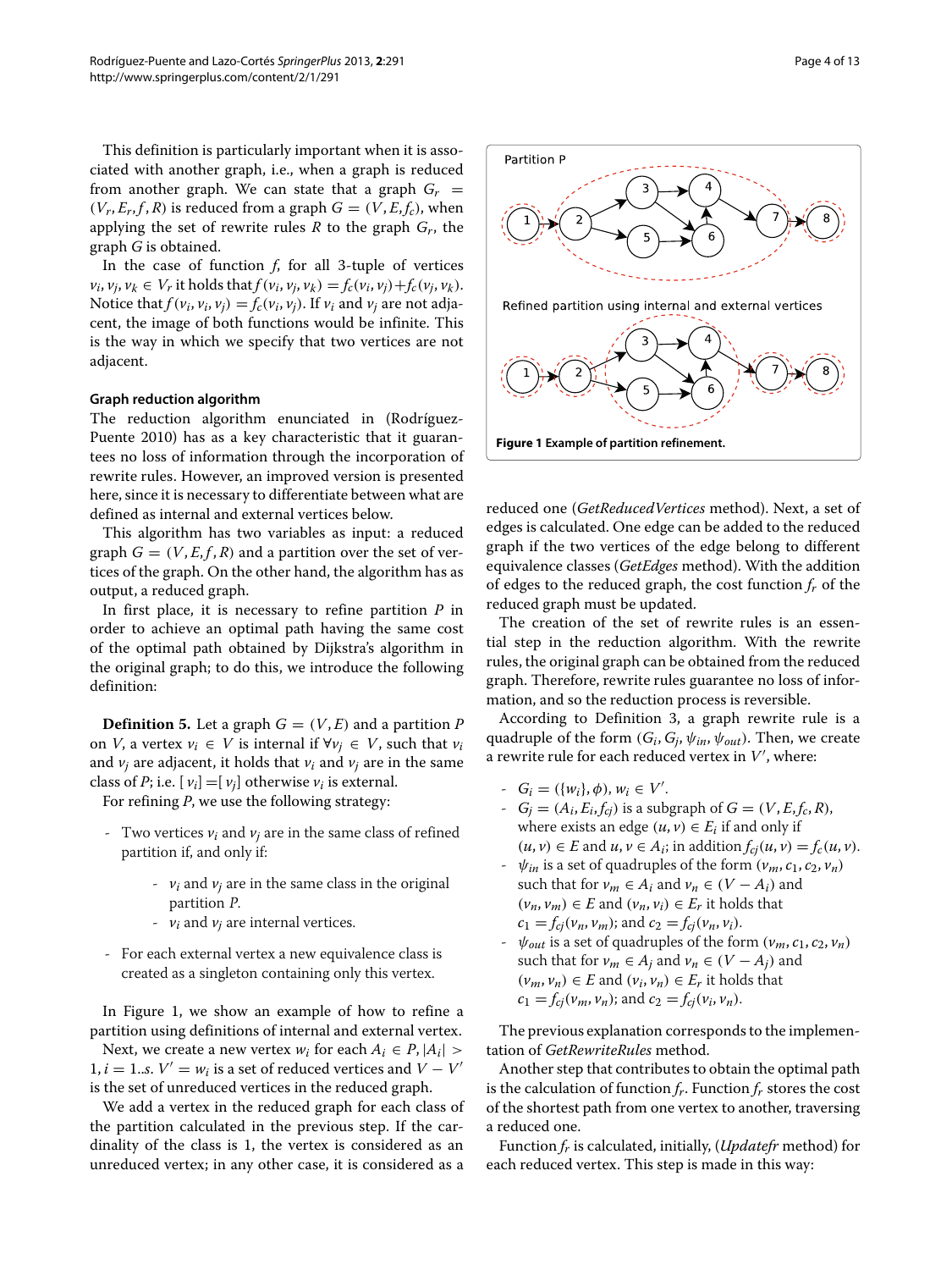- Create an auxiliary graph. First, this graph is equal to the graph  $G_i = (V_i, E_i, f_{ci})$  of the rewrite rule. Second, we add to this graph, vertices that are adjacent (in the original graph) to vertices of graph *Gj* (notice that these vertices are internal taking into account original graph and set *Vj*), and the edges that connect them.
- We apply MDijkstra algorithm (see next section) using all pairs of related vertices, identified in the previous step, as origin and destination vertices.
- The obtained costs and path are stored in  $f_r$ .

Additionally, for all 3-tuples of vertices  $v_i$ ,  $v_j$ ,  $v_k \in$ *V*, where  $v_i$  is a non-reduced vertex,  $f_r(v_i, v_i, v_k)$  =  $f(\nu_i, \nu_i, \nu_k)$ .

Path from  $v_i$  to  $v_k$  is also stored, with the goal of avoiding additional run time, when the shortest path search in a reduced graph is retrieved.

Algorithm *[1](#page-4-0)* provides the detailed pseudo-code of the graph reduction algorithm.

|  | <b>Algorithm 1</b> GraphReduction |
|--|-----------------------------------|
|--|-----------------------------------|

**Input:** A reduced graph  $G = (V, E, f, R)$ , where *R* is a set of rewrite rules. A partition *P* on *V*. **Output:** A reduced graph  $G_r = (V_r, E_r, f_r, R_r)$ .<br>  $P = GetPartition(V, RE)$  { $P =$  $GetPartition(V, RE)$  { $P = V/RE =$  ${A_1, A_2, \ldots, A_s}$ , where  $A_i = [a_i], a_i \in V, i = 1..s$ *GetReducedVertices*(*P*) *GetEdges*(*P*) *GetRewriteRules*(*P*, *G*) Create the reduced graph  $G_r = (V_r, E_r, f_r, R_r)$ **for all**  $A_i \in P$ ,  $|A_i| > 1$  **do**  $Updatefr(G, R_{ri}.G_i, R_{ri}.G_j, f_r)$  { $R_{ri}$  is the rewrite rule associated with the class *Ai*} **end for return** *Gr*

<span id="page-4-2"></span><span id="page-4-0"></span>The complexity of the reduction algorithm would be determined by steps [6-](#page-4-1)[8.](#page-4-2) According to the above description of *Updatefr*, this method calculates shortest path from all external vertices (taking into account the original graph) of *Vj* to all vertices of the auxiliary graph.

In a graph obtained from a network in a map, a vertex represents the intersection of two or more lines and an edge represents the connection between two intersections. That is why, in this kind of graph, there are no edges that intersect among them. Thus, we can assume that graphs representing the modeled network through a map are planar.

Moreover, in a graph with these characteristics, the degree of a vertex is generally equal to 4, except in a few cases. Thus it is assumed, without loss of generalization, that the degree of a graph that represents a network of this type is less than or equal to 10. Let  $\Delta(G^+)$  the degree

of *G*, the auxiliary graph has, at most,  $a \cdot \Delta(G^+)$  vertices. In *Updatefr* method, MDijkstra algorithm is called for each adjacent vertex to any vertex of *Vj* (see Shortest path search algorithm section for temporal complexity of this algorithm), so the temporal complexity, in the worst case, is:  $O(a \cdot \Delta(G^+) \cdot a \cdot \Delta(G^+) \log(a \cdot \Delta(G^+))) = O(\Delta(G^+)^2)$ .  $a^2 \cdot \log(a) + \log(\Delta(G^+)))$ 

The terms involving  $\Delta(G^+)$  are constant, so the temporal complexity is  $O(a^2 \cdot \log(a))$ .

As a conclusion, the temporal complexity of Algorithm *[1](#page-4-0)* is of polynomial order. The reduction process is made only once, as data preprocessing. This preprocessing task causes an increased in the spatial complexity but, with this approach, we can obtain lower run time in every shortest path computation over the reduced graph.

# **Reduction example**

In this section we explain a very simple example to show the reduction process.

Let:

- <sup>G</sup> the graph of Figure [2\(](#page-5-0)a).
- $P = (\{v_1, v_2, v_3\}, \{v_4\}, \{v_5\}, \{v_6\}, \{v_7\})$  a partition over the set of vertices of <sup>G</sup>.

In first place, we create the reduced vertices, one per each equivalence class of *P*. Thus, after this step,  $G_r = (\{v_{r1}, v_4, v_6, v_5, v_7\}, \{\}, \{\}, \{\}, \{\})$ . Notice that  $V_r =$  $\{v_{r1}, v_4, v_6, v_5, v_7\}, E_r = \{\}, f_r = \{\}, R_r = \{\}.$ 

<span id="page-4-1"></span>Then, we need to calculate the edges of *Gr* as is specified in the description of Algorithm *[1](#page-4-0)*. If there is an edge between two vertices of *G*, and these vertices are unreduced in *Gr*, this edge is added to the reduced graph; for example the edge  $(v_5, v_7)$  in *G* is added to  $G_r$ . Additionally, if there is a vertex  $v \in P_i$  in a class of  $P(v \in V_r)$ , and there exists an edge from *v* to other vertex *u* of *G* ( $u$  is unreduced vertex in  $G_r$ ), the edge from the reduced vertex, that represents the class  $P_i$  of  $P$ , to the vertex  $u$  is added to  $G_r$ ; for example the edge  $(v_2, v_4)$  in  $G$  is added to  $G_r$  as the edge  $(\nu_{r1}, \nu_4), \nu_2$  is in the class of *P* represented by  $v_{r1}$ .

Therefore, the graph of Figure [2\(](#page-5-0)b) is obtained. In addition, the rewrite rules are created. The graph  $G_i$  of the rewrite rule is  $G_i = (\{v_{r1}\}, \{\})$  (see left of Figure [3\)](#page-5-1), the graph *Gj* is created with the vertices of the class of *Pi*, represented by  $v_{ri}$ , and edges among them on  $G$ , as is presented on the right side of Figure [3.](#page-5-1) Once we created graphs  $G_i$  and  $G_i$ , the embedding information ( $\psi_{in}$  and  $\psi_{out}$ ) must be specified, as is described in the specification of the reduction algorithm.

Finally, the function  $f_r$  is calculated. In the example of the reduced graph of Figure [2\(](#page-5-0)b), we need to store the path from  $v_5$  to  $v_4$  and the path from  $v_5$  to  $v_6$ , both through  $v_{r1}$ . In this case,  $f_r(v_5, v_{r1}, v_4) = 6, f_r(v_5, v_{r1}, v_6) = 9.$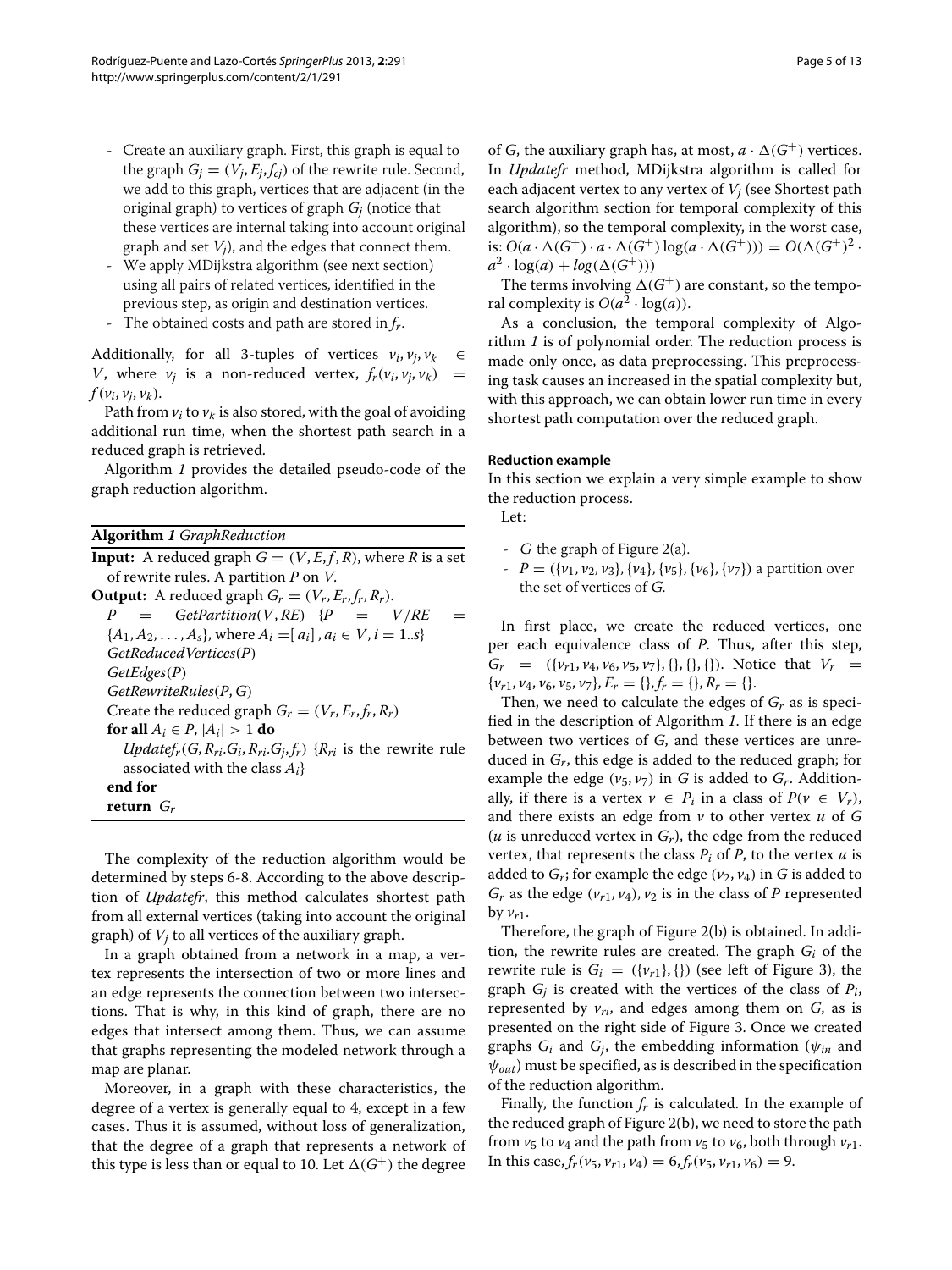

<span id="page-5-0"></span>The application of the rewrite rules obtained (Figure [3\)](#page-5-1) to *Gr* (Figure [2\(](#page-5-0)b)) allows us to obtain the original graph *G* (Figure [2\(](#page-5-0)a)). For this purpose, we enunciated Algorithm *[2](#page-5-2)* based on Definition [3.](#page-2-0)

This algorithm has as input a reduced graph and a rewrite rule. If a reduced graph has more than one reduced vertex, the application of this algorithm for each reduced vertex would be sufficient to obtain the original graph.

**Algorithm** *2* Graph Rewrite Rule Application

**Input:** A reduced graph  $G_r = (V_r, E_r, f_r, R_r)(R_r i)$  $G_i$ ,  $G_j$ ,  $\psi_i$ *n*,  $\psi_o$ *ut* is a rewrite rule in  $R_r$  associated to a reduced vertex  $v_r$  of  $G_r$ ). **Output:** A reduced graph  $G = (V, E, f, R)$ . **for all**  $e \in E_i$  **do**  $AddEdge(G_r, e)$  {Add edge *e* to graph  $G_r$ } **end for for all**  $(u_1, c_1, c_2, u_2) \in \psi_{in}$  **do**  $AddEdge(G_r, (u_2, u_1, costo = c_2))$  {Add an edge from  $u_2$  to  $u_1$  of cost  $c_2$ } **end for for all**  $(u_1, c_1, c_2, u_2) \in \psi_{out}$  **do**  $AddEdge(G_r, (u_1, u_2, costo = c_2))$  {Add an edge from  $u_1$  to  $u_2$  of cost  $c_2$ } **end for** *DeleteVertex*( $G_r$ ,  $v_r$ ) {Delete vertex  $v_r$  from  $G_r$ } **return** *Gr*

<span id="page-5-2"></span>Following, we show an example of application of the rewrite rule of Figure [3,](#page-5-1) using Algorithm *[2](#page-5-2)*:

- Add to *Gr* (Figure [2\(](#page-5-0)b)) the graph *Gj* of the rewrite rule (*Gj* is the right side graph of the rewrite rule).
- The pre-embedding edge  $(v_{r1}, v_5)$  of cost 1 is transformed in post-embedding edge  $(v_1, v_5)$  of cost 1.
- The pre-embedding edge  $(v_{r1}, v_4)$  of cost 2 is transformed in post-embedding edge  $(v_2, v_4)$  of cost 2.
- The pre-embedding edge  $(\nu_{r1}, \nu_6)$  of cost 3 is transformed in post-embedding edge  $(v_3, v_6)$  of cost 3.
- The pre-embedding edge  $(\nu_{r1}, \nu_5)$  of cost 1 is
- transformed in post-embedding edge (*v*3, *v*5) of cost 4.
- The vertex  $v_{r1}$  is eliminated from  $G_3$ .

After applying the rewrite rule we have obtained the graph *G* (Figure [2\(](#page-5-0)a)). Thus, in the reduction process does not exist loss of information, that is, the reduction is reversible.

# **Shortest path search algorithm**

In this section, a modification of Dijkstra's shortest path search algorithm is shown. The goal of the proposal is to obtain an optimal path with the same cost as the path returned by Dijkstra's algorithm, for the same origin and destination, but using a reduced graph.

Both, Dijkstra's algorithm and the one proposed, are based on iterations over the set of vertices. At each iteration, the algorithm will find a vertex so that the distance from the origin vertex to the selected vertex is minimal.

<span id="page-5-1"></span>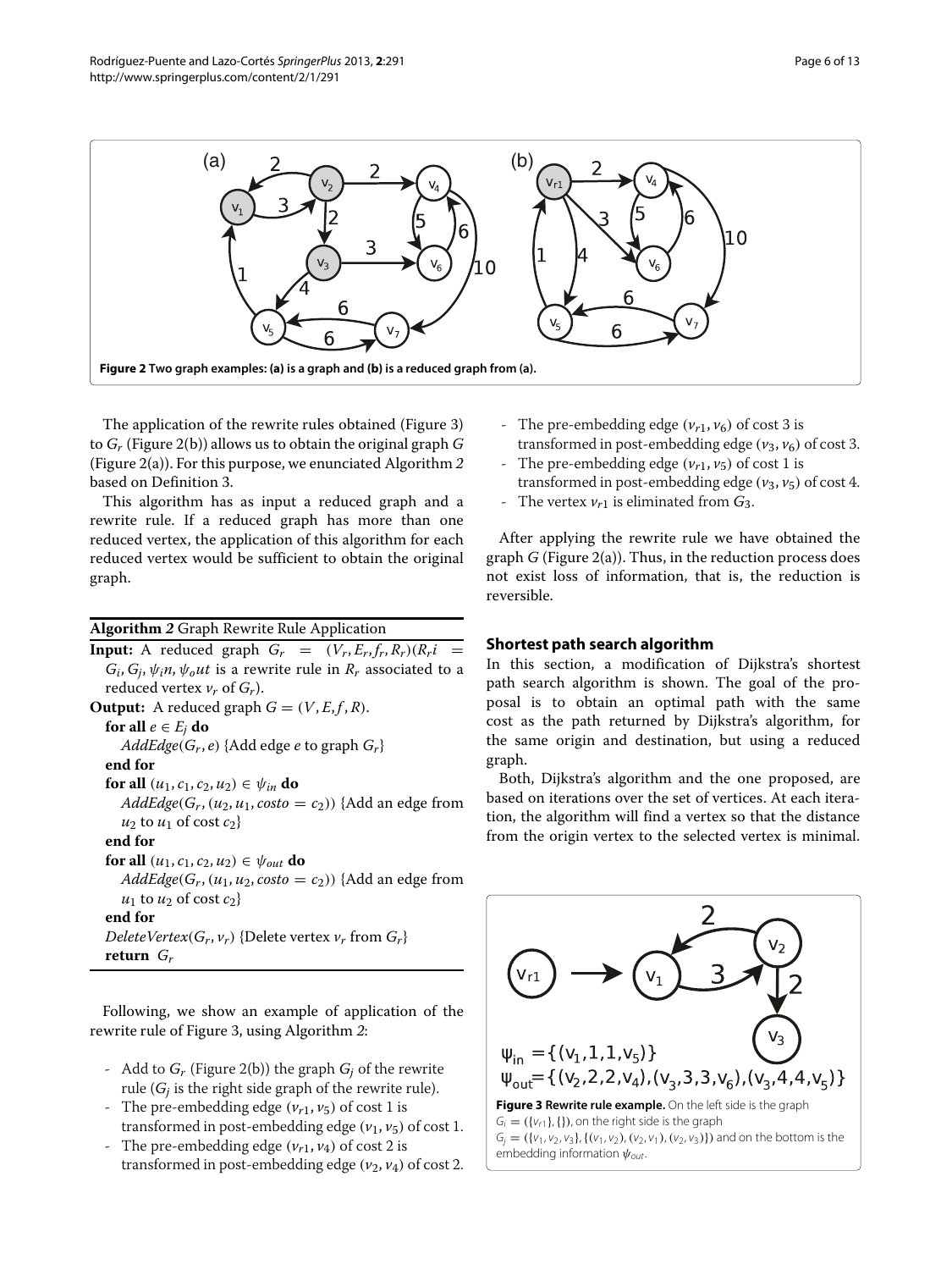This vertex is called pivot. Usually, the vertices are stored in a priority queue considering, as priority, the distance from the origin vertex. This data structure is used to facilitate the selection of the pivot. Besides, two vectors are updated during the execution of the algorithm. One of them (vector *D*) is updated with the lowest distance from the origin vertex to each vertex  $v_i$  (we refer to this distance as  $D[v_i]$ ). The other one (vector  $P_r$ ) is updated with the predecessor of each vertex in the shortest path from the origin vertex.

Every time that a pivot  $w_n$  is selected, the distances to its adjacent vertices are updated. If the distance from the origin vertex to the pivot (*D*[ *wn*]) plus the distance from the pivot to vertex  $v_i$  is lower than the distance from the origin vertex to  $v_i$  (*D*[ $v_i$ ]), *D*[ $v_i$ ] is updated.

Additionally, there are two differences between Dijkstra's algorithm and the proposed one.

In the first place, a cost function  $f : V \times V \times V \rightarrow$  $(R^+ \cup \{0,\infty\})$  is used for calculating the cost from one unreduced vertex to another one, traversing a reduced vertex. Notice that, traditionally, the cost function of a graph has the cost of an edge.

The other difference in the proposed algorithm, is related to the actualization of distances to a reduced vertex. Let us consider an unreduced vertex  $w_n$  as pivot, it is necessary to update the distances to all adjacent vertices as described above. If a reduced vertex  $v_r$  is adjacent to the pivot, we have to update the distances to all vertices that are adjacent to  $v_r$  (see lines [15-](#page-6-0)[22](#page-6-1) of Algorithm [3](#page-6-2)) using the cost function *f*, for guaranteeing the optimal result.

When analyzing the temporal complexity of the proposed algorithm, there are two differences with respect to Dijkstra's algorithm. The first one is the use of function *f*, this function is calculated at preprocessing time, so it does not affect the temporal complexity.

The second one implies the execution of one cycle. However, it should be noted that this cycle is repeated  $\Delta(G^+)$  (constant,  $\Delta(G^+)$  < 10) times for each vertex that is stored in the queue.

Thus,  $\Delta(G^+)$  < log(|V|) for large graphs, this new cycle does not affect the temporal complexity. Concluding, temporal complexity of Dijkstra and MDijkstra algorithms are the same order. Also notice that, in a planar graph, we can establish a linear relation between vertices and edges. From the Euler's formula (Diestel [2010\)](#page-12-31), it follows that  $|E| \leq 3|V| - 6$  if  $|V| \geq$ 3. So, in the case of Dijkstra's algorithm in planar graphs, we can state that the temporal complexity is  $O(|E| + |V| \log(|V|)) = O(|V| \log(|V|)).$ 

For applying the proposed approach, we need to reduce a graph only once. Then, we can make several shortest path search computations. In other words, we propose to make a data preprocessing for achieving a performance improvement in shortest path search.

This approach brings us the benefit of performing shortest path search in graphs with less vertices than other algorithms use, for instance, Dijkstra and A\*. Therefore, it is logical for the proposal to achieve a lower run time. Nevertheless, it is necessary to demonstrate, that the path obtained by this proposal is optimal and equal (in terms of cost) to the one obtained by Dijkstra's algorithm. These demonstrations are shown in the following section.

The detailed pseudo-code of the proposed modification is presented in Algorithm *[3](#page-6-2)*.

Table [1](#page-7-0) shows a comparison of temporal complexity of Dijkstra, A\* and MDijsktra algorithms. When analyzing A\* algorithm considering optimal heuristics, it can be stated that its temporal complexity is  $O(n)$ , where *n* is the number of vertices of the graph. Besides, the temporal complexity of Algorithm [3](#page-6-2) (MDijkstra) is  $O(n_1 \log(n_1))$  <  $O(n_1^2)$ , where  $n_1$  is the number of vertices of the reduced graph. Thus, if in the reduction process we obtain a graph  $G = (V_r, E_r)$ , such that  $n_1 = |V_r| = \sqrt{n}$ , the temporal complexity of both algorithms must be similar.

# **Algorithm** *3 mDijkstra*

**Input:** A reduced and weighted graph  $G = (V, E, f, R)$ and an origin vertex *vorigin*.

- **Output:** A vector *D* of minimum distances, a vector *P* of predecessors.
- 1:  $C_n = \{\},\text{queue} = \text{PriorityQueue}()$
- 2: **for all**  $v \in V$  **do**

3: 
$$
D_n[v] = f(v_{origin}, v_{origin}, v), Pr_n[v] = v_{origin}
$$

4: *queue.add*
$$
(D_n[v], v)
$$

- 5: **end for**
- 6: **while** not *queue*.*empty*() **do**
- 7:  $w_n = queue.pop()$  {The vertex  $w_n$  is the pivot}<br>8:  $C_n = C_n \cup \{w_n\}$
- $C_n = C_n \cup \{w_n\}$
- 9: **for all**  $v \in \textit{adjacents}(w_n)$  **do**<br>10: **if**  $D_w[v] > D_w[w_n] + f(w_n)$
- 10: **if**  $D_n[v] > D_n[w_n] + f(w_n, w_n, v)$  then<br>11:  $D_n[v] = D_n[w_n] + f(w_n, w_n, v)$

11: 
$$
D_n[v] = D_n[w_n] + f(w_n, w_n, v)
$$

$$
12: \t\t Pr_n[v] = w_n
$$

13: *queue.decreaseKey*( $D_n[v], v$ )

<span id="page-6-0"></span>14: **end if**

15: **if**  $\nu$  **is** a reduced vertex **then** 

```
16: for all s \in adjacent(G_r, v) do
17: if D_n[s] > D_n[w_n] + f_r(w_n, v, s) then
18: D_n[s] = D_n[w_n] + f_r(w_n, v, s)19: P_{rn}[s] = v20: end if
21: end for
22: end if
23: end for
```

```
24: end while
```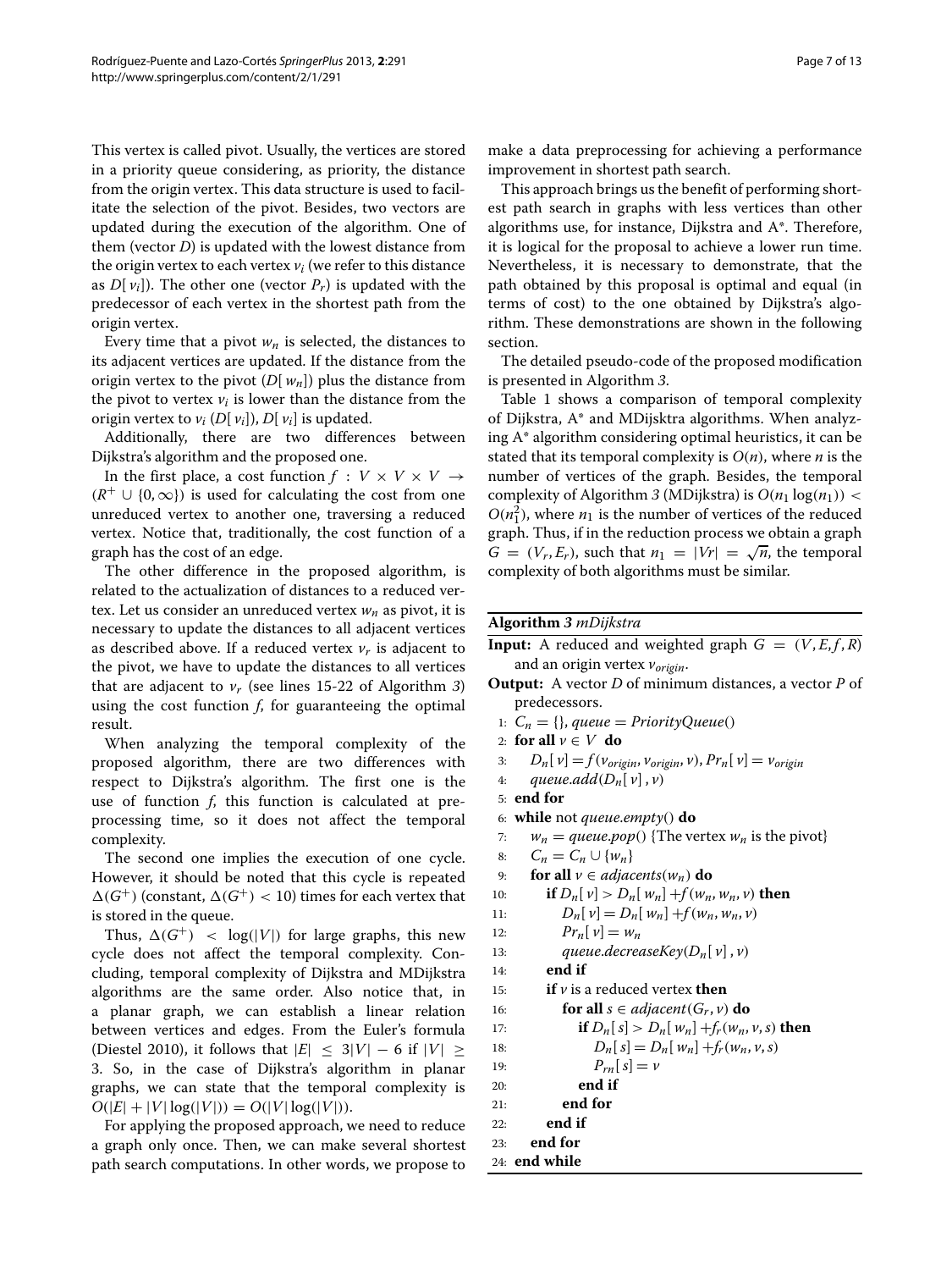| Algorithm | <b>Temporal complexity</b>                      | Temporal complexity (using Heap data structure) | <b>Spatial complexity</b> |
|-----------|-------------------------------------------------|-------------------------------------------------|---------------------------|
| Dijkstra  | $O( E  +  V ^2)$                                | $O( V  + log( V ))$                             | $O( E  +  V )$            |
| A*        | $O( V )$ , if the selected heuristic is optimal | $O( V )$ , if the selected heuristic is optimal | $O( E  +  V )$            |
| MDijkstra | $O( E  +  V ^2)$                                | $O( V  + log( V ))$                             | $O( E  +  V ) +  R $      |
|           |                                                 |                                                 |                           |

<span id="page-7-0"></span>**Table 1 Temporal and spatial complexity of Dijkstra, A\* and MDijkstra algorithms**

However, as is impractical to obtain an optimal heuristics for this purpose, we can state that the proposal obtains a response in a lower run time than Dijkstra and A\* algorithm if a condition  $n_1 = |V_r| \le \sqrt{n}$  is satisfied.

Generally, there is a trade off between efficiency and accuracy in algorithms that have large amount of data as input. The main result of the present work is the efficiency improvement of shortest path search in large graphs without affecting accuracy.

We have the possibility to make a shortest path search in the reduced graph between any pair of vertices of the original graph. It can be achieved by applying a rewrite rule to a proper reduced vertex. However, this involves an additional cost to shortest path search.

It is hard to state that an algorithm for shortest path search is better than other in all cases. In this case, our proposal need a higher space, associated to a preprocessing stage to calculate function *f* (see Definition [4\)](#page-2-1), than classical Dijkstra's and A\* algorithms (nevertheless, it should be highlighted that the preprocessing is made only once, but shortest path searches are made several times). However, MDijkstra algorithm gives a response in a lower run time.

Below, we prove the correctness of MDijkstra algorithm, with the aim of establishing that the proposed algorithm obtains an optimal path, and the cost of this path is the same as the cost of the path obtained by Dijkstra's algorithm. Next, we state a theoretical measure to ensure that the response time is lower than A\* algorithm. This is the algorithm selected in the literature of shortest path search, to compare run times.

### **Correctness proof**

In this paper, a new shortest path search algorithm is proposed. Therefore, it is necessary to prove that the path obtained by the proposal is optimal in all cases.

With the aim of facilitating the understanding of this section, the correctness proof of several lemmas is presented in Appendix A.

By Lemma [3,](#page-11-2)  $D_{N-1}(v)$  has the minimum distance from vertex  $v_0$  to vertex  $v$ .

To prove the correctness of Algorithm *[3](#page-6-2)*, we shall prove that for any path  $Ca = (v_0, v_1, v_2, ..., v_d)$  with distance

vector *Dc* and predecessors vector *P*, it holds that ∀*v* ∈  $V, D_{N-1}(v) \leq Dc_{N-1}(v)$ , where *v* is an unreduced vertex.

**Theorem 1.** ∀*n* ∈ {1, 2, .., *N* − 1}[ $Ca(0) = 0 \rightarrow$  $\forall m \leq n + 1(Ca(m) \leq N) \rightarrow \forall m \leq n + 1$  $1[ Dc(Ca(m)) + f_c(Ca(m), Ca(m + 1)) = Dc(Ca(m + 1))$ 1))] →  $D_{N-1}(Ca(n))$  ≤  $Dc(Ca(n))$ ]

*Proof.* (By induction on *n*) Base case  $n = 0$  immediate by Lemma [2,](#page-11-3) For  $n = k + 1$ :

By Lemma [1](#page-10-0) in step  $N-1$  all vertices have been visited.

<span id="page-7-1"></span>
$$
D_{N-1}(Ca(k + 1)) \le D_{N-1}(Ca(k-1)) + f(Ca(k-1)),
$$
  
Ca(k), Ca(k + 1)) (1)

The distance to a vertex  $v_i$  is less than or equal to the distance to a visited vertex  $v_i$  plus the distance from  $v_i$  to *vi*, by Lemma [5](#page-11-4)

By induction hypothesis,  $D_{N-1}(Ca(k-1)) \leq Dc(Ca(k-1))$ 1)), replacing *DN*−1(*Ca*(*k* − 1)) in [\(1\)](#page-7-1),

<span id="page-7-2"></span>
$$
D_{N-1}(C(k+1)) \le Dc(Ca(k-1)) + f(Ca(k-1)),
$$
  
Ca(k), Ca(k+1)) (2)

Note that  $Ca(k) = Po_{N+1}(Ca(k+1))$  and  $Ca(k-1) =$  $P_{CN-1}(P_{CN-1}(Ca(k+1)))$ , replacing  $Ca(k)$  y  $Ca(k-1)$  in [\(2\)](#page-7-2),

<span id="page-7-3"></span>
$$
D_{N-1}(Ca(k + 1)) \le Dc(Pc_{N-1}(Pc_{N-1}(Ca(k + 1)))) + f(Pc_{N-1}(Pc_{N-1}(Ca(k + 1))), Pc_{N-1}(Ca(k + 1)),
$$
  
\n
$$
Ca(k + 1))
$$
\n(3)

 $By$  Lemma [3,](#page-11-2)  $Dc(Ca(k+1)) = Dc(Pc_{N-1}(Pc_{N-1}(Ca(k+1)))$ 1)))) +  $f(Pc_{N-1}(Pc_{N-1}(Ca(k + 1))), Pc_{N-1}(Ca(k + 1)), Ca(k + 1))$ , replacing in (3),  $D_{N-1}(Ca(k + 1)) <$ 1)), *Ca*(*k* + 1)), replacing in [\(3\)](#page-7-3), *D<sub>N−1</sub>*(*Ca*(*k* + 1)) ≤ *Dc*(*Ca*(*k* + 1)).  $Dc(Ca(k+1)).$ 

We can prove the correctness of Dijkstra's algorithm with a similar reasoning because the same invariants are satisfied. Thus, for the next proof we assume that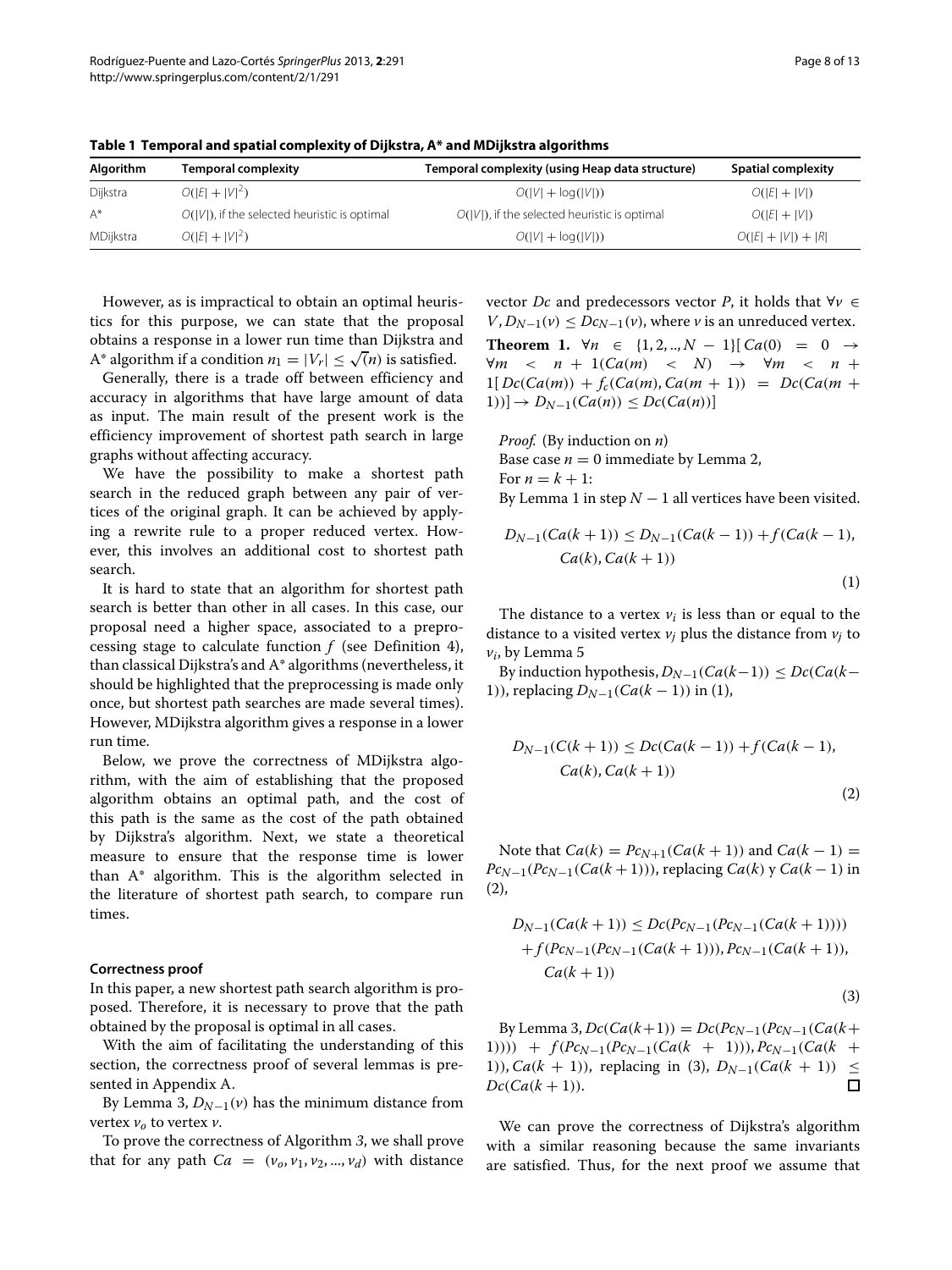Dijkstra's algorithm is correct and satisfies invariants analogous to those defined for Algorithm *[3](#page-6-2)*.

As demonstrated before, Algorithm *[3](#page-6-2)* returns the shortest path in the reduced graph. However, it remains to prove that the cost of the shortest path obtained by the proposed algorithm and the one obtained by Dijkstra's algorithm (in the original graph without reducing it) are the same.

Let:

- $G = (V, E, f_c)$  a graph.
- $-G_r = (V_r, E_r, f)$  a reduced graph obtained from the graph <sup>G</sup>.

<span id="page-8-0"></span>**Theorem 2.** Let Ca =  $(v_1, ..., v_n)$  be a path of cost c *obtained by applying Dijkstra's algorithm on the graph G, where*  $v_1$  *and*  $v_n$  *are unreduced vertices on the graph*  $G_r$ *, then*  $\exists Ca' = (u_1, u_2, \ldots, u_t)$  *with cost c,*  $u_1 = v_1, u_t = v_n$ , *such that Ca is an optimal path on Gr.*

*Proof.* From *Ca* we can build a path  $Ca'$  of cost  $c$  on the graph *Gr* as follows:

- Substitute each sub-path  $v_i$ ,  $v_{i+1}$ , ...,  $v_{i+m}$  for a path  $v_i$ ,  $v_k$ ,  $v_{i+m}$  where:
	- *vi*+*<sup>j</sup>* ∈[ *vi*] , *j* = 1..*m*
	- $v_i$ ,  $v_{i+m}$  are external vertices. The other vertices are internal
	- $v_k$  is the reduced vertex (in the graph  $G_r$ ) that represents the equivalence class  $[v_i]$

The cost of the path  $v_i$ ,  $v_k$ ,  $v_{i+m}$  is equal to the cost of the path  $v_i$ ,  $v_{i+1}$ , ...,  $v_{i+m}$ , by definition of function *f*. Thus, the paths *Ca* and *Ca*<sup>'</sup> have the same cost.

Suppose that exists a path  $Cb' = (u_1, u_2, \ldots, u_n)$  of cost  $c_1 < c$  in the graph  $G_r$ , where  $u_i \in V_r$ ,  $i = 1..p$ . Then we can obtain a path *Cb* of cost  $c_1$  on the graph *G* as follows:

- Substitute each sub-path *ui*−1, *ui*, *ui*+<sup>1</sup> by a path *u*<sub>*i*−1</sub>, *u*<sub>*i*</sub>, *u*<sub>*i*+1</sub>, *u*<sub>*i*+*m*</sub>, . . . , *u*<sub>*i*+1</sub> of cost *c*<sub>3</sub> where:
	- *ui*−1, *ui*+<sup>1</sup> are unreduced vertices

$$
-u_{j+t}\in[u_i], j=1..m
$$

$$
- c_3 = f(u_{i-1}, u_i, u_{i+1})
$$

Therefore paths *Cb* and *Cb'* have the same cost  $(c_1)$ , this leads a contradiction. Thus, there is no path that has less cost than *Ca*.

**Corollary 1.** Let  $Ca = (v_1, ..., v_n)$  *a path obtained by applying Dijkstra's algorithm on graph G,*  $\forall i \in \{1, 2, ..., n\}$ *such that Ca*[ *i*] *is an unreduced vertex in Gr, it holds that the distance to Ca*[ *i*] *is equal to the distance obtained by MDijkstra algorithm on the reduced graph from v*<sup>1</sup> *to Ca*[ *i*]*.*

Theorem [2](#page-8-0) establishes that the cost of the shortest path from a vertex  $v_i$  to any vertex  $v_i$  ( $v_i$  and  $v_j$  being unreduced vertices in *Gr*) obtained by applying Algorithm *[3](#page-6-2)* is the same as the cost of the shortest path calculated by Dijkstra's algorithm in the original graph (without reduction).

The fact that both source and destination must be unreduced vertices could be a limiting factor (in terms of the number of vertices to which one can calculate the shortest path) if one does not have a mechanism that allows obtaining a reduced graph  $G_{ri}$  from  $G_r$  where  $v_i \in V$  ( $v_i$  is a vertex in the original graph  $G = (V, E)$  is an unreduced vertex on *Gri*. This can be accomplished by one or more expansions applying rewrite rules to the reduced vertex that contains vertex *vi*.

### **Experimental results**

The comparison of the results of shortest path search, applying Algorithm *[3](#page-6-2)* (MDijkstra), Dijkstra's algorithm and A\* algorithm, provides elements emphasizing the advantages of the proposed approach. Besides, correctness proof of the proposed shortest path search algorithm is made.

Algorithm *[3](#page-6-2)* was coded in Python, using the NetworkX library (Hagberg et al. 2008). This library provides an implementation of Dijkstra's and A\* algorithms, allowing to compare the three algorithms on the same technology and with efficient data structures. NetworkX uses a priority queue, implemented with a Heap, to find the shortest path using Dijkstra and A\* algorithms. With this implementation, the complexity is  $O(|E|+|V|\log(|V|)).$ 

It is well-known that there are several techniques to make performance improvement on shortest path search, based on Dijkstra's and A\* algorithms; Zeng and Church compare some of them (Zeng and Church [2009\)](#page-12-32). This performance improvement depends on several things, for example: programming language, data structures used in the implementation of algorithms, among others. Therefore, in order to be impartial with the proposal, we compare the proposed algorithm only with the implementation of Dijkstra's and A\* algorithms in the NetworkX library.

The algorithms were run on a Pentium 4 (3.2 GHz) with 1.5 Gb of RAM and the Kubuntu 11.10 operating system.

Two graphs were used for experimental test: one was obtained from a cartography of the North Carolina State<sup>a</sup> and the other represents the road network of San Francisco<sup>b</sup>. The first graph, obtained from North Carolina cartography, has 41810 vertices. This graph was reduced twice. First, we arbitrarily construct two sets of polygons using zip codes. The first one has 30 polygons. The second one has 5 polygons (the second set of polygons does not depend of the first one). Obviously in the second case polygons are larger. In both reductions we use the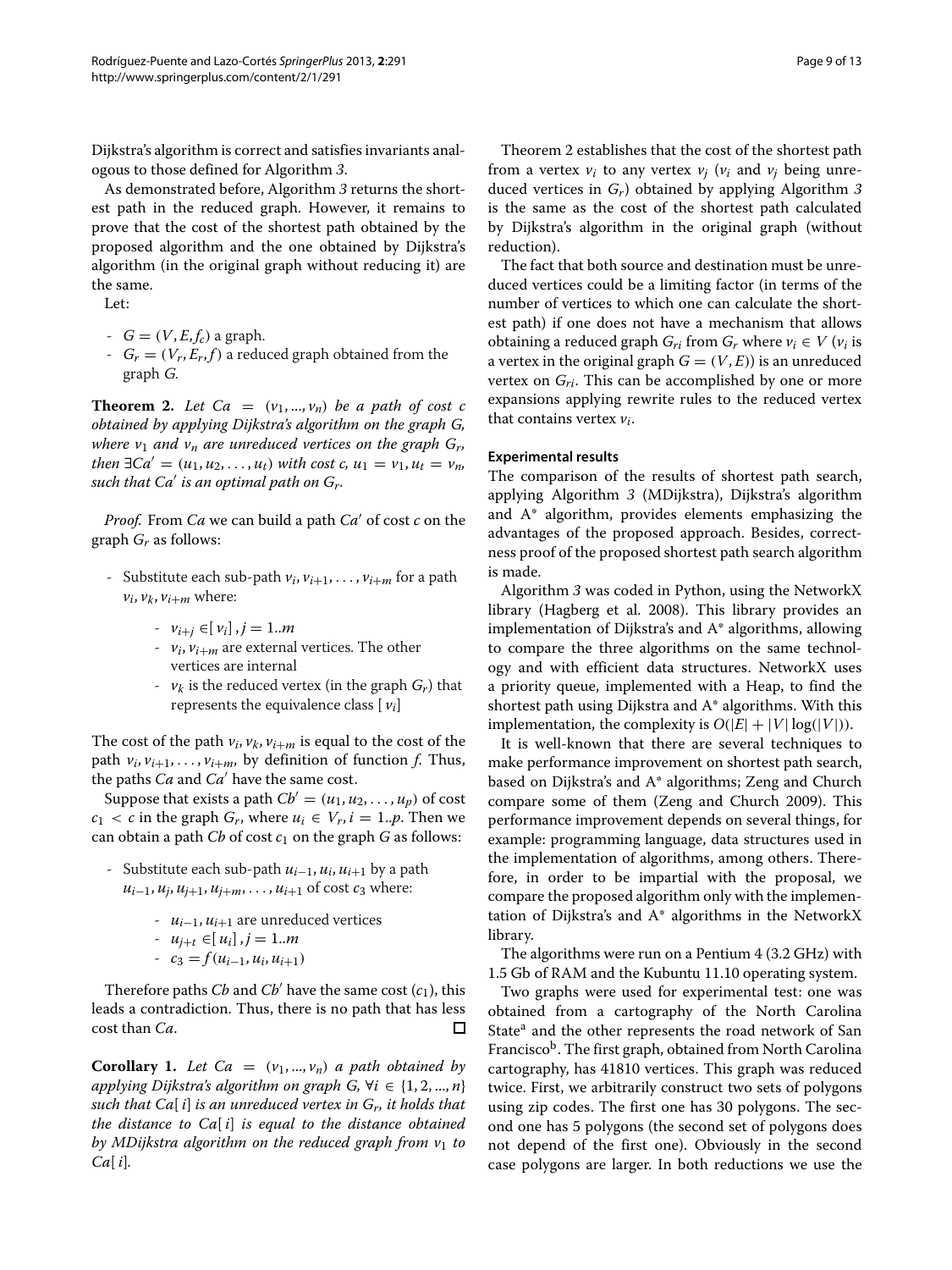equivalence relation "in". If two points are into the same polygon, then they are related through relation "in". We obtain a reduced graph of 1826 using the first set of polygons, and a reduced graph of 250 vertices using the second set.

The second graph, obtained from San Francisco cartography, has 149756 vertices and it was also reduced twice, using the equivalence relation defined above and two new arbitrary sets of polygons. The first set has 10 polygons and the second one has 4 polygons. In the first reduction, using the first set of polygons we obtain a reduced graph of 2617 vertices. Using the second set of polygons, we obtain another reduced graph of 769 vertices.

Dijkstra's and A\* algorithms were executed on the original graphs and the proposed algorithm was applied to the reduced ones. Each algorithm was executed 10 times; the highest and lowest values were discarded. Finally, the average time among the remaining 8 values are shown.

Table [2](#page-9-0) shows a comparison among the three selected algorithms based on the run time of shortest path search.

# **Discussion**

The results shown in Table [2](#page-9-0) confirm the fact that, for large graphs, the run time of shortest path search with the proposed approach would be smaller than the run time obtained with classical approaches.

If in the reduction process we obtain a graph  $G =$  $(V_r, E_r)$ , such that  $n_1 = |V_r| = \sqrt{n}$ , the temporal complexity of both algorithms (Dijkstra and MDijkstra) must be similar. However, as is impractical to obtain an optimal heuristics for this purpose, we can state that the proposal obtains a response in a lower run time than Dijkstra's and A<sup>\*</sup> algorithm if a condition  $n_1 = |V_r|$ 

<span id="page-9-0"></span>**Table 2 Time of shortest path search with Dijkstra's and A\* algorithms in two original graphs (***G***1,***G***2) and time of shortest path search in four reduced graphs with the proposed approach**

|                   | <b>Graph Algorithm</b>    | <b>NV<sup>a</sup></b> | Time (seconds) Optimal path |     |
|-------------------|---------------------------|-----------------------|-----------------------------|-----|
| G1                | Dijkstra                  |                       | 0.6160                      | yes |
|                   | $A^*$ (h=0)               | 41810                 | 0.4938                      | yes |
|                   | A* (h=Euclidean distance) |                       | 0.0200                      | no  |
| $G_{r1.1}$        | Algorithm 3 (MDijkstra)   | 250                   | 0.0036                      | yes |
| G <sub>r1.2</sub> | Algorithm 3 (MDijkstra)   | 1826                  | 0.0265                      | yes |
| G2                | Dijkstra                  |                       | 3.0249                      | yes |
|                   | $A^*$ (h=0)               | 149756                | 2.2108                      | yes |
|                   | A* (h=Euclidean distance) |                       | 0.1011                      | no  |
| $G_{r2.1}$        | Algorithm 3 (MDijkstra)   | 765                   | 0.0193                      | yes |
| $G_{r2,2}$        | Algorithm 3 (MDijkstra)   | 2617                  | 0.0722                      | yes |

<sup>a</sup> Number of vertices of the graph.

 $\sqrt{n}$  is satisfied. Thus, if we assume that we have sufficient memory for storing reduced graphs, the proposed approach is better than Dijkstra's and A\* algorithms; taking into account that if we reduce original graph as proposed before, always we can obtain a response in a lower runtime. The proposal is not useful when the available memory is low and does not permit to store reduced graphs.

In the case of the run time of Algorithm *[3](#page-6-2)* (MDijkstra) on the graph *Gr*1.2, the obtained time is higher than the one obtained by A\* algorithm. The reason of this result is that the graph *Gr*1.2 has a number of vertices considerably higher than the square root of the number of vertices of *G*1. Notice that we state that the number of vertices of the reduced graph must be less than or equal to the square root of the number of vertices of the original graph. In the case of the graph  $G_{r2,2}$  a lower run time than the one obtained by A\* algorithm is achieved, although the number of vertices is higher than the square root of the number of vertices of  $G_2$ .

The selection of origin and destination of the shortest path search in a GIS is usually made using a map, i.e. a user selects these points by clicking in the map shown by the GIS. We believe that, at any time that a user selects an origin or a destination point, the GIS can make an expansion of the reduced graph, using the extent of the map that is visualized and the selected point. If a system for shortest path search is implemented in this way, the time needed to expand a reduced vertex would be irrelevant for the shortest path search, considering that the temporal complexity of expanding a reduced vertex is  $O(a)$ , where  $a = max\{|A_i|, A_i \in P\}.$ 

Most algorithms developed lately for shortest path search make efficiency improvement by reducing the search space, these approaches cause loss in accuracy. The presented approach makes use of a graph reduction algorithm without loss of information, in order to obtain a better run time of the search. This approach maintains the accuracy because the reduction algorithm guarantees no loss of data (see Table [1\)](#page-7-0).

Generally, heuristic algorithms are developed in order to reduce the run time of a specific algorithm, which solves some problems whose optimal solution involves a high computational cost. Many heuristic algorithms are developed for shortest path search in GIS, with the assumption that a low bound of error is admissible in this area. However, with the proposed approach, it is possible to obtain the optimal path in a similar time, and even in less time, than with heuristic algorithms, as shown in Table [2.](#page-9-0)

#### **Conclusions**

In this paper, an algorithm for shortest path search on reduced graphs is developed. Experimental results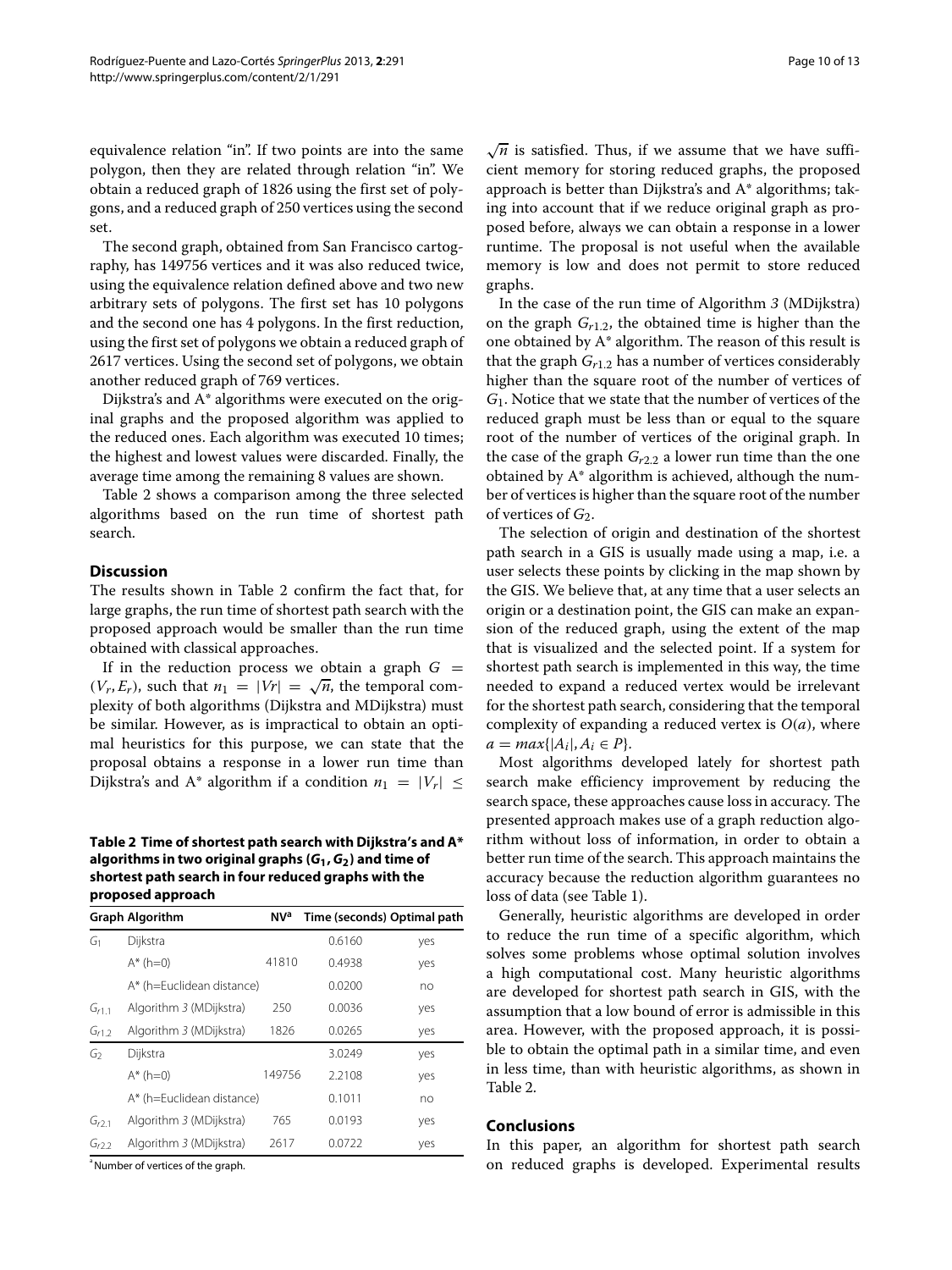show that the proposed algorithm is more efficient than Dijkstra's algorithm on large graphs. In addition, we can conclude the following:

- The proposed approach is particularly applicable to GIS, due to the way in which users perform a shortest path search in this kind of systems. This allows us to expand vertices avoiding the influence of the time used in this operation on the shortest path search.
- The use of reduced graphs significantly reduces the response time in the shortest path search. That is one of the two main approaches used in literature to reduce the computational cost of this operation.
- The shortest path search on a reduced graph ensures scalability regarding the size of the graph on which the analysis is performed.
- We prove that the proposed algorithm allows us to obtain an optimal path in a reduced graph. The cost of the obtained path is equal to the cost of the path found using Dijkstra's algorithm on the original graph.
- We have developed a method capable of performing shortest path search in a run time similar to A\* algorithm (with h=0 and h=Euclidean distance).

# **Future work**

The modifications made on Dijkstra's algorithm are related to the use of a new function that has the cost of going through a reduced vertex. Therefore, we can modify other algorithms to make shortest path search in reduced graph (like A\* algorithm), whenever the cost of going through a reduced vertex is considered as the cost of the path.

# **Appendix**

# **A Demonstration of cycle invariants of Algorithm** *[3](#page-6-2)*

Preconditions that must be met to prove the correctness of Algorithm *[3](#page-6-2)* are expressed by the following definitions and notations:

- $-G = (V, E, f_c)$  is a weighted graph. Without loss of generality we assume that  $V = \{0, 1, ..., M - 1\}$  to make demonstrations less complex.
- $G_r = (V_r, E_r, f, R)$  is a reduced graph from G and the equivalence relation *RE*. Without loss of generality we assume that  $V_r = \{0, 1, ..., N-1\}$ . It is important to notice that in each path of a reduced graph, between two reduced vertices there are, at least, two unreduced vertices, as is shown in Figure [4.](#page-10-1)
- ∀*n* < *N*, in the execution of Algorithm [3](#page-6-2) we define:
	- A vertex  $w_n$ , the vertex selected in step *n*.
	- A set  $C_n \subseteq V_r$ , the set of vertices visited in step *n*.  $C_0 = \{v_o\}$ ,  $C_{n+1} = C_n \bigcup \{w_n\}$ .



<span id="page-10-1"></span> $-D_n$  represents the minimum distance from  $v_0$ to each vertex  $v \in V_r$  as far as it is known in step *n*.  $D_0(v_0) = 0$ ,  $D_{n+1}(v) = Min(D_n(w_n) + f_c(w_n, v), D_n(v)) =$ 

 $Min(D_n(P_n(w_n)) + f(P_n(w_n), w_n, v), D_n(v)).$ 

 $P_n$  store, for each vertex, the predecessor in the shortest path from  $v_0$  to  $v_d$ , as far as it is known in step *n*.  $P_0(\nu_o) = \nu_o$ ,

$$
P_{n+1}(v) = \begin{cases} w_n & \text{if } D_n(v) > D_n(w_n) + f_c(w_n, v) \\ P_n(v) & \text{in other case} \end{cases}
$$

For the correctness proof it is necessary to demonstrate that the following cycle invariants are held: ∀*n* < *N*:

- 1.  $|C_n| = n + 1$ . In the iteration *n*, there are  $n + 1$ visited vertices.
- 2.  $D_n(v_o) = 0 \wedge P_n(v_o) = v_o$ . The distance from origin vertex to itself is 0 at any iteration. The predecessor of the origin vertex is the vertex itself.
- 3.  $D_n(v) = D_n(P_n(P_n(v))) + f(P_n(P_n(v)), P_n(v), v)$ . The distance to a vertex depends on the distance to its predecessor in the shortest path.
- 4. ∀*v* ∈  $C_n D_{n+1}(v) = D_n(v)$ . The distance to a vertex in the step  $n$  is the same that the distance in the step  $n + 1$ , for all visited vertices.
- 5.  $\forall v_i, v_j \in V[v_j \in C_{n+1} \rightarrow D_{n+1}(v_i)$  ≤  $D_{n+1}(P_n(v_i)) + f(P_n(v_i), v_i, v_i)$ . The distance to any vertex  $v_i$  is less than or equal to the distance to a visited vertex  $v_i$  plus the distance from  $v_i$  to  $v_i$ .

<span id="page-10-0"></span>**Lemma 1.** ∀*n* < *N*,  $|C_n| = n + 1$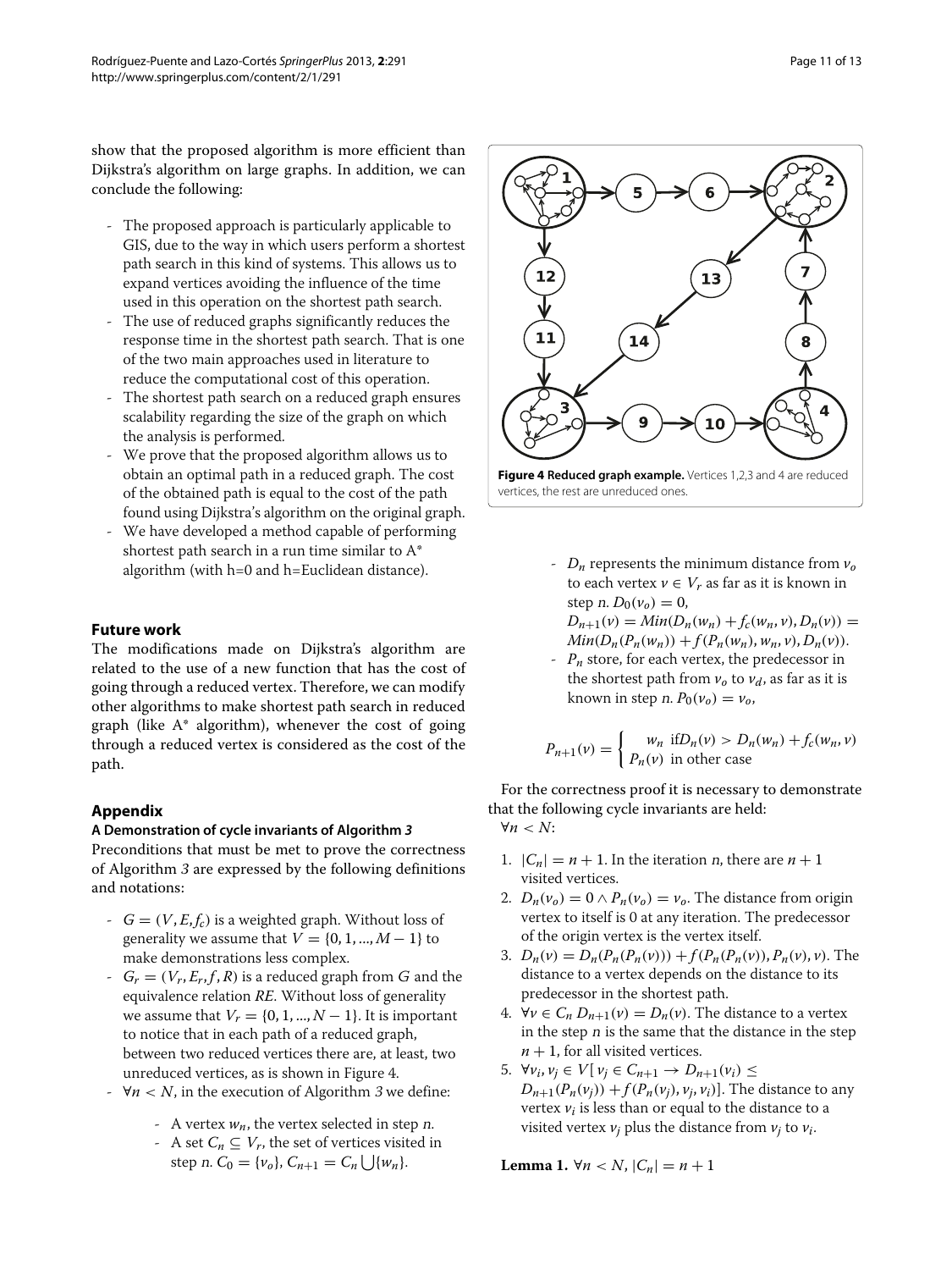*Proof.* (By induction on *n*)

From the definition of the algorithm, at each step a vertex *w* is visited, in step 0 vertex  $v<sub>o</sub>$  is visited, thus in the base case we have  $C_0 = \{v_o\}, |C_0| = 1$ ,

For  $n = k+1$ ,  $C_{k+1} = C_k \bigcup \{v\}$ , being  $v$  the visited vertex in step  $k + 1$ , therefore  $|C_{k+1}| = |C_k| + |\{v\}| = k + 2$ .  $\Box$ 

<span id="page-11-3"></span>**Lemma 2.** 
$$
\forall n < N
$$
,  $D_n(v_o) = 0 \land P_n(v_o) = v_o$ 

*Proof.* First, we visit vertex  $v_0$  and update  $D_n(v_0)$  = 0, i.e., the minimum distance from  $v_0$  to itself is 0, the function  $D_n$  has its domain in  $\mathbb{R}^+$  | {0,  $\infty$ }, so the smallest possible value that can be achieved is 0;

Let  $cost = D_n(P_n(w_n)) + f(P_n(w_n), w_n, v)$ ,  $\forall w_n, v \in V$ , it holds that  $0 \leq 0 + cost$ , because the image of the function *f* is  $\mathbb{R}^+ \cup \{0, \infty\}$  and the vector  $D(V_r)$  is initialized from *f*.

The condition  $D_n(v_0) > D_n(w_n) + f(P_n(w_n), w_n, v_0)$ is never satisfied, thus  $D_n[v_0]$  and  $P_n[v_0]$  never change. П

<span id="page-11-2"></span>**Lemma 3.**  $\forall n \leq N$ ,  $D_n(v) = D_n(P_n(P_n(v)))$  +  $f(P_n(P_n(v)), P_n(v), v)$ 

*Proof.* (By induction on *n*)

The base case  $n = 0$ ,  $\forall v \in V_r, D_0(v) = f_c(v_o, v)$ , by preconditions.

 $f(v_0, v_0, v) = f_c(v_0, v_0) + f_c(v_0, v) = f_c(v_0, v)$ , by definition of  $f$  and  $f_c$ , replacing  $f$  by  $f_c$ :

 $D_0(v) = 0 + f(v_0, v_0, v)D_0(v) = D_0(v_0) + f(v_0, v_0, v)$ , by Lemma [2](#page-11-3)

 $D_0(v) = D_0(P_0(v_o)) + f(P_0(v_o), v_o, v)$ , by Lemma [2](#page-11-3) For  $n = k + 1$ :

Choose  $w_{k+1} \in V \setminus C_k$  such that  $D_{k+1}(w_{k+1})$  is minimal,  $C_{k+1} = C_k \bigcup \{w_{k+1}\}.$ 

Case 1: If  $D_{k+1}(v) > D_{k+1}(P_{k+1}(w_{k+1})) + f(P_{k+1})$  $(w_{k+1}), w_{k+1}, v$ , then  $D_{k+1}(v) = D_{k+1}(P_{k+1} (w_{k+1}))$  +  $f(P_{k+1}(w_{k+1}), w_{k+1}, v) \wedge P_{k+1}(v) = w_{k+1}$ 

Case 2: If case 1 is not satisfied,  $D_{k+1}(v)$  $D_k(v), P_{k+1}(v) = P_k(v), D_{k+1}(v) = D_k(P_k(P_k(v))) +$  $f(P_k(P_k(v)), P_k(v), v)$ , by induction hypothesis, replacing  $P_k(v)$  by  $P_{k+1}(v)$   $D_{k+1}(v) = D_k(P_{k+1}(P_{k+1}(v))) +$  $f(P_{k+1}(P_{k+1}(v)), P_{k+1}(v), v).$ 

<span id="page-11-5"></span>**Lemma 4.** ∀*v* ∈  $C_n D_{n+1}(v) = D_n(v)$ 

*Proof.* Let  $v \in C_n$ ,  $w_n \in V \setminus C_n$ 

 $w_n \in C_{n+1}$  by definition.

 $D_n(v) \leq D_n(w_n)$ , otherwise vertex  $w_n$  was visited before vertex *v*,

 $D_n(v) \leq D_n(w_n) + f_c(w_n, v) = D_n(P_n(w_n)) +$  $f(P_n(w_n), w_n, v)$ ,  $\Box$ 

 $D_{n+1}(v) = D_n(v)$ , by definition of  $D_{n+1}(v)$ .

<span id="page-11-4"></span>**Lemma 5.** ∀*n* < *N*, ∀*v<sub>i</sub>*, *v<sub>j</sub>* ∈ *V*[*v<sub>j</sub>* ∈  $C_{n+1}$  →  $D_{n+1}(v_i) \leq D_{n+1}(P_n(v_i)) + f(P_n(v_i), v_i, v_i)$ 

*Proof.* (By induction on *n*)

The base case  $n = 0$ ,  $C_0 = \{v_i\}$ ,  $D_0(v_i) = 0$ , by definition, notice that  $v_i$  is the only vertex in  $C_0$  (in the base case, if  $v_j \in C_0$ ,  $v_j$  is the origin vertex).

 $P_n(v_i) = v_i$  by Lemma [2.](#page-11-3)

 $∀v_i ∈ V, f(v_i, v_i, v_i) = f(P_0(v_i), v_i, v_i)$ , by definition of *f*, and  $D_0(v_i) = f(v_i, v_i, v_i)$ . Thus  $D_0(v_i) \leq 0 + f(P_0(v_i), v_i, v_i)$ ,  $D_0(v_i) = 0 = D_0(P_0(V_i)) D_0(v_i) \leq D_0(P_0(v_i)) +$  $f(P_0(v_i), v_i, v_i)$ 

 $D_1(v_i) \leq D_0(v_i)$ , from the definition  $(D_{n+1}(v))$  =  $Min(D_n(w_n) + f_c(w_n, v), D_n(v))$  and  $D_1(v_i) = D_0(v_i) = 0$ (notice that  $v_i$  is the origin vertex). Replacing  $D_0$  by  $D_1$ :  $D_1(v_i) \leq D_1(P_0(v_i)) + f(P_0(v_i), v_i, v_i)$ 

For  $n = k + 1$ :

Case 1:  $v_j \in C_k D_{k+1}(v_i) \leq D_k(v_i)$ , by definition  $D_{k+1}(v_i) \leq D_k(P_k(v_i)) + f(P_k(v_i), v_i, v_i)$ , by induction hypothesis  $D_{k+1}(v_i) \leq D_{k+1}(P_k(v_i)) + f(P_k(v_i), v_i, v_i)$  by Lemma [4](#page-11-5)

Case 2:  $v_i = w_k$ .  $D_{k+1}(v_i) \leq D_k(P_k(w_k)) + f(P_k(w_k), w_k, v_i)$ , by definition  $D_{k+1}(v_i) \leq D_{k+1}(P_k(w_k)) + f(P_k(w_k), w_k, v_i)$ , by Lemma [4,](#page-11-5) replacing *wn* by *vj*:

 $D_{k+1}(v_i) \leq D_{k+1}(P_k(v_i)) + f(P_k(v_i), v_i, v_i).$ 

# **Endnotes**

<sup>a</sup> Available in

[http://grass.osgeo.org/sampledata/north\\_carolina/](http://grass.osgeo.org/sampledata/north_carolina/) <sup>b</sup>Available in

<http://www.cs.fsu.edu/~lifeifei/SpatialDataset.htm>

#### **Competing interests**

We declare that we have no conflict of interest.

#### **Authors' contributions**

Both authors, viz. RRP and MSLC, were involved in drafting the article and revising it critically, until the final approval of the version to be submitted. Programming and experiments were carried out by RRP. Both authors read and approved the final manuscript.

#### **Acknowledgements**

Authors are very grateful to Yvonne Collada Peña and Yoan Martínez Márquez for the detailed revision of the manuscript. Authors also acknowledge the critical, thorough and detailed revision of the anonymous reviewer as well as all the valuable comments and suggestions.

#### Received: 14 November 2012 Accepted: 14 May 2013 Published: 1 July 2013

#### **References**

- <span id="page-11-1"></span>Bast H, Funke S, Sanders P, Schultes D (2007) Fast routing in road networks with transit nodes. Science 316(5824): 566. [http://www.ncbi.nlm.nih.gov/](http://www.ncbi.nlm.nih.gov/pubmed/17463281) [pubmed/17463281](http://www.ncbi.nlm.nih.gov/pubmed/17463281)
- <span id="page-11-0"></span>Delling D, Sanders P, Schultes D, Wagner D (2009) Algorithmics of large and complex networks. chap. Engineering Route Planning Algorithms.

 $\Gamma$